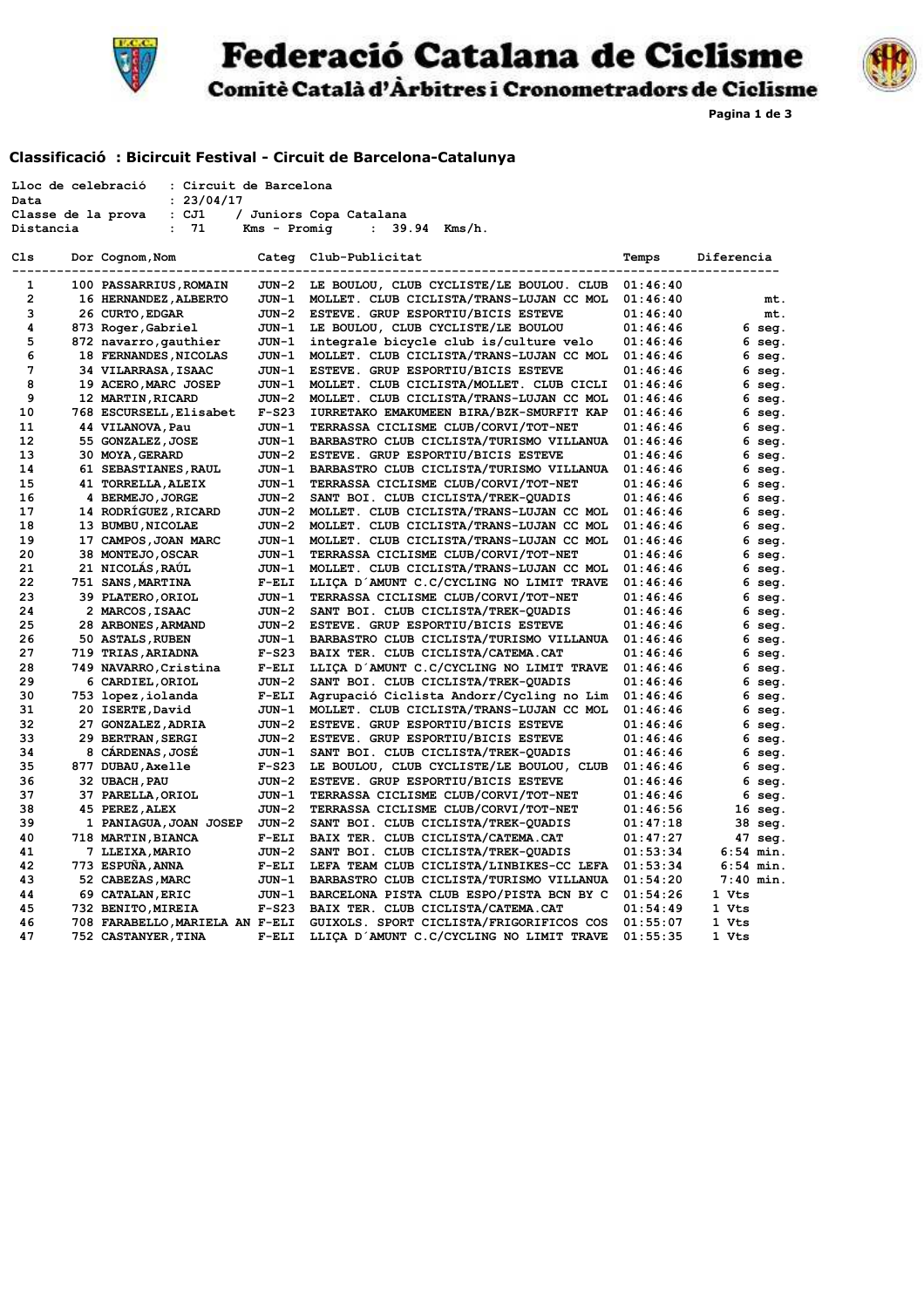

# **Federació Catalana de Ciclisme**



Comitè Català d'Àrbitres i Cronometradors de Ciclisme

| 48 |     | 35 ZLATEV, DAVID         | JUN-1    | ESTEVE. GRUP ESPORTIU/BICIS ESTEVE       | 01:55:35 | 1 Vts          |
|----|-----|--------------------------|----------|------------------------------------------|----------|----------------|
| 49 |     | 876 VILLARET, ESTHER     | $F-S23$  | C DSTREL CYCLING TEAM/HYUNDAI KORYO CAR  | 01:55:55 | 1 Vts          |
| 50 |     | 746 DIEZ.Alba            | $F$ -ELI | OMNIUM BCN CLUB CICLISTA/OMNIUM-BICIMARK | 01:57:51 | 1 Vts          |
| 51 |     | 706 LAKER, LOUISE MARY   | $F$ -ELI | GUIXOLS. SPORT CICLISTA/FRIGORIFICOS COS | 01:58:09 | 1 Vts          |
| 52 |     | 71 NAVEIRA, MARC         | JUN-1    | GENESIS CYCLING TEAM. ASS/BH-GN6 TRACK C | 01:58:59 | 1 Vts          |
| 53 |     | 46 SANCHEZ, CARLOS       | JUN-2    | TERRASSA CICLISME CLUB/CORVI/TOT-NET     | 01:59:39 | 1 Vts          |
| 54 |     | 761 BRU, Cristina        | $F-S23$  | ACS CYCLING CHIRIO-CASA G/ACS CYCLING CH | 02:02:30 | 1 Vts          |
| 55 |     | 874 MARIAN, ANDREI       | JUN-2    | LEFA TEAM CLUB CICLISTA/LINBIKES-CC LEFA | 02:03:06 | 1 Vts          |
| 56 |     | 741 ROCA, Olga Alexandra | $F-ELI$  | TERRASSA CICLISME CLUB/CORVI/TOT-NET     | 02:03:09 | 1 Vts          |
| 57 |     | 704 MARTINEZ, MONICA     | $F$ -ELI | GUIXOLS. SPORT CICLISTA/FRIGORIFICOS COS | 02:03:09 | 2 Vts          |
| 58 |     | 9 RECUENCO, RAFAEL       | JUN-1    | SANT BOI. CLUB CICLISTA/TREK-QUADIS      | 02:03:53 | 2 Vts          |
| 59 |     | 702 PADROCK, JESSICA     | $F$ -ELI | GUIXOLS. SPORT CICLISTA/FRIGORIFICOS COS | 02:04:05 | $2 \text{Vts}$ |
| 60 |     | 65 CAMPOS, ARNAU         | JUN-1    | ANOIA. AMICS CICLISTES/ANOIA. AMICS CICL | 02:04:51 | 2 Vts          |
| 61 | 875 | <b>LAGO, VANESA</b>      | $F$ -ELI | VILANOVA. UNIO CICLISTA/VILANOVA. UNIO C | 02:08:28 | 2 Vts          |
| 62 |     | 701 FAZELI, NIKNAZ       | $F$ -ELI | GUIXOLS. SPORT CICLISTA/FRIGORIFICOS COS | 02:10:08 | 2 Vts          |
| 63 | 740 | <b>ORTIZ, EMMA</b>       | $F-S23$  | TERRASSA CICLISME CLUB/CORVI/TOT-NET     | 02:12:35 | 2 Vts          |
| 64 | 758 | <b>SANZ, NOELIA</b>      | $F$ -ELI | GUIXOLS. SPORT CICLISTA/FRIGORIFICOS COS | 02:14:51 | 3 Vts          |
| 65 |     | 743 BADIA I, GEMMA       | $F$ -ELI | OMNIUM BCN CLUB CICLISTA/OMNIUM-BICIMARK | 02:15:15 | 3 Vts          |
| 66 | Fc  | 760 LLORT, JULIA         | $F$ -ELI | CAMPO CLARO. CLUB CICLIST/CAMPO CLARO. C | 02:40:18 | 5 Vts          |

 **Corredors classificats : 66**

#### **Classificació de : JUNIORS 1any**

| 1              |    | 16 HERNANDEZ, ALBERTO | JUN-1   | MOLLET. CLUB CICLISTA/TRANS-LUJAN CC MOL | 01:46:40 | mt.         |
|----------------|----|-----------------------|---------|------------------------------------------|----------|-------------|
| $\overline{2}$ |    | 873 Roger, Gabriel    | JUN-1   | LE BOULOU, CLUB CYCLISTE/LE BOULOU       | 01:46:46 | $6$ seg.    |
| 3              |    | 872 navarro, gauthier | $JUN-1$ | integrale bicycle club is/culture velo   | 01:46:46 | 6<br>seq.   |
| 4              |    | 18 FERNANDES, NICOLAS | $JUN-1$ | MOLLET. CLUB CICLISTA/TRANS-LUJAN CC MOL | 01:46:46 | 6<br>seq.   |
| 5              |    | 34 VILARRASA, ISAAC   | $JUN-1$ | ESTEVE. GRUP ESPORTIU/BICIS ESTEVE       | 01:46:46 | 6.<br>seq.  |
| 6              |    | 19 ACERO, MARC JOSEP  | $JUN-1$ | MOLLET. CLUB CICLISTA/MOLLET. CLUB CICLI | 01:46:46 | $6$ seg.    |
| 7              |    | 44 VILANOVA, Pau      | $JUN-1$ | TERRASSA CICLISME CLUB/CORVI/TOT-NET     | 01:46:46 | 6 seg.      |
| 8              |    | 55 GONZALEZ, JOSE     | $JUN-1$ | BARBASTRO CLUB CICLISTA/TURISMO VILLANUA | 01:46:46 | $6$ seq.    |
| 9              |    | 61 SEBASTIANES, RAUL  | $JUN-1$ | BARBASTRO CLUB CICLISTA/TURISMO VILLANUA | 01:46:46 | 6 seg.      |
| 10             |    | 41 TORRELLA, ALEIX    | $JUN-1$ | TERRASSA CICLISME CLUB/CORVI/TOT-NET     | 01:46:46 | $6$ seg.    |
| 11             | 17 | CAMPOS, JOAN MARC     | $JUN-1$ | MOLLET. CLUB CICLISTA/TRANS-LUJAN CC MOL | 01:46:46 | 6 seg.      |
| 12             |    | 38 MONTEJO, OSCAR     | $JUN-1$ | TERRASSA CICLISME CLUB/CORVI/TOT-NET     | 01:46:46 | $6$ seg.    |
| 13             |    | 21 NICOLÁS RAÚL       | $JUN-1$ | MOLLET. CLUB CICLISTA/TRANS-LUJAN CC MOL | 01:46:46 | 6 seg.      |
| 14             |    | 39 PLATERO, ORIOL     | $JUN-1$ | TERRASSA CICLISME CLUB/CORVI/TOT-NET     | 01:46:46 | $6$ seg.    |
| 15             |    | 50 ASTALS, RUBEN      | $JUN-1$ | BARBASTRO CLUB CICLISTA/TURISMO VILLANUA | 01:46:46 | $6$ seg.    |
| 16             |    | 20 ISERTE, David      | $JUN-1$ | MOLLET. CLUB CICLISTA/TRANS-LUJAN CC MOL | 01:46:46 | 6 seg.      |
| 17             |    | 8 CÁRDENAS, JOSÉ      | $JUN-1$ | SANT BOI. CLUB CICLISTA/TREK-QUADIS      | 01:46:46 | 6 seg.      |
| 18             |    | 37 PARELLA, ORIOL     | $JUN-1$ | TERRASSA CICLISME CLUB/CORVI/TOT-NET     | 01:46:46 | 6 seg.      |
| 19             |    | 52 CABEZAS, MARC      | $JUN-1$ | BARBASTRO CLUB CICLISTA/TURISMO VILLANUA | 01:54:20 | $7:40$ min. |
| 20             |    | 69 CATALAN, ERIC      | $JUN-1$ | BARCELONA PISTA CLUB ESPO/PISTA BCN BY C | 01:54:26 | 1 Vts       |
| 21             |    | 35 ZLATEV, DAVID      | $JUN-1$ | ESTEVE. GRUP ESPORTIU/BICIS ESTEVE       | 01:55:35 | 1 Vts       |
| 22             |    | 71 NAVEIRA, MARC      | $JUN-1$ | GENESIS CYCLING TEAM. ASS/BH-GN6 TRACK C | 01:58:59 | 1 Vts       |
| 23             |    | 9 RECUENCO, RAFAEL    | $JUN-1$ | SANT BOI. CLUB CICLISTA/TREK-QUADIS      | 02:03:53 | 2 Vts       |
| 24             |    | 65 CAMPOS, ARNAU      | $JUN-1$ | ANOIA. AMICS CICLISTES/ANOIA. AMICS CICL | 02:04:51 | 2 Vts       |
|                |    |                       |         |                                          |          |             |

### **Classificació de : FEMINES**

| 1              | 768 ESCURSELL, Elisabet | F-S23    | IURRETAKO EMAKUMEEN BIRA/BZK-SMURFIT KAP                | 01:46:46 | seq.      |
|----------------|-------------------------|----------|---------------------------------------------------------|----------|-----------|
| $\overline{2}$ | 751 SANS, MARTINA       | $F$ -ELI | LLICA D'AMUNT C.C/CYCLING NO LIMIT TRAVE                | 01:46:46 | mt.       |
| 3              | 719 TRIAS, ARIADNA      |          | F-S23 BAIX TER. CLUB CICLISTA/CATEMA.CAT                | 01:46:46 | mt.       |
| 4              | 749 NAVARRO, Cristina   |          | F-ELI LLIÇA D'AMUNT C.C/CYCLING NO LIMIT TRAVE 01:46:46 |          | mt.       |
| 5.             | 753 lopez, iolanda      |          | F-ELI Agrupació Ciclista Andorr/Cycling no Lim          | 01:46:46 | mt.       |
| 6              | 877 DUBAU.Axelle        | F-S23    | LE BOULOU, CLUB CYCLISTE/LE BOULOU, CLUB                | 01:46:46 | mt.       |
| 7              | 718 MARTIN, BIANCA      |          | F-ELI BAIX TER. CLUB CICLISTA/CATEMA.CAT                | 01:47:27 | $41$ seq. |
|                |                         |          |                                                         |          |           |